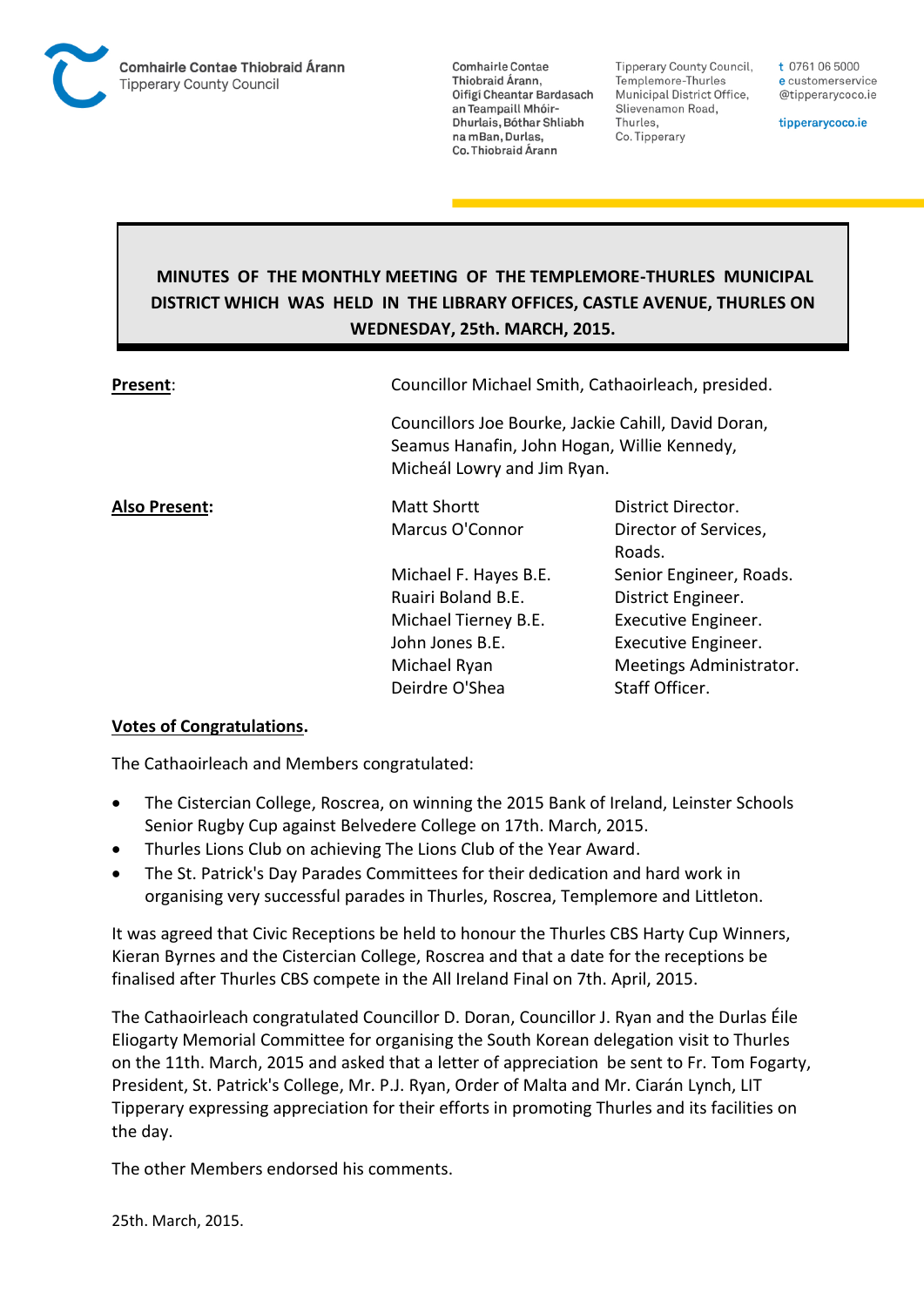

Tipperary County Council. Templemore-Thurles Municipal District Office, Slievenamon Road, Thurles, Co. Tipperary

t 0761 06 5000 e customerservice @tipperarycoco.ie

tipperarycoco.ie

#### **4. Housing Function.**

It was agreed to take this item before other business to facilitate the Housing Staff.

The Cathaoirleach welcomed Aidan Fennessy, Senior Executive Officer and Michélè Maher, Senior Staff Officer, Housing Section who were in attendance for this item.

Copy of a report on Housing Capital Projects, Voids, approved Social Housing Applicants and Housing Adaptation Grants for the District was circulated at the Meeting.

Aidan Fennessy confirmed that:-

- The Housing Capital Allocation has not yet been received.
- The refurbishment and conversion of the Old Barracks in Borrisoleigh into 2 houses is progressing well.
- A Tender Report on the proposed construction of a Group Housing Scheme at Cabra Bridge will be submitted to the Department at the end of this week.
- Remedial works at the Derrynaflan Housing Estate, Littleton are completed.
- An allocation of €450,000 has been received under the Voids Programme to bring some vacant units back into stock and the maximum grant is €30,000 per unit.
- A case has been made to the Department to fund major refurbishment works on voids such as 55 Mitchel Street, Thurles and houses in Lacey Avenue, Templemore which would exceed the permitted €30,000 under the Voids Programme.
- There are 769 approved applicants on the Social Housing List in this District.
- €679,000 is committed to date this year to deal with 51 applications on hands under the Housing Adaptation Grant for People with a Disability, Housing Aid for Older People and the Mobility Aids Grant which are deemed emergency and priority 1 cases and an advertisement has been placed in local newspapers inviting new applications up to 8th. May, 2015 which are considered emergency or priority 1.

Mr. Fennessy made the following points in response to queries from the Members:-

- The allocation for Housing Adaptation Grants will be similar to last year.
- There is a significant number of social housing applicants on the list in receipt of Rent Supplement.
- There are issues with the roll out of the Housing Assistance Payment which will replace Rent Supplement as the amounts payable are based on the existing rent supplement limits which are too low and this has been highlighted as a concern at national level.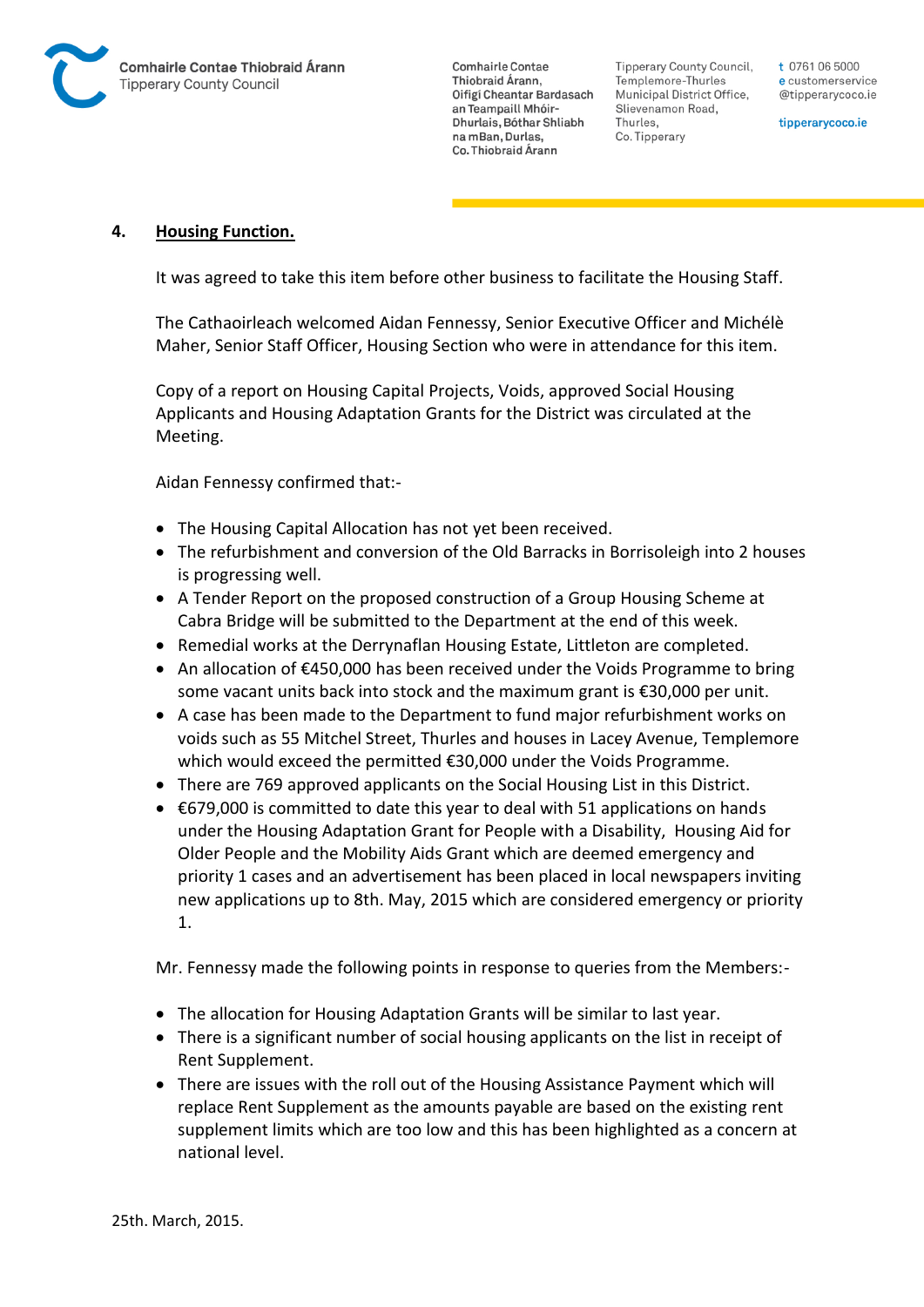

Tipperary County Council. Templemore-Thurles Municipal District Office, Slievenamon Road, Thurles, Co. Tipperary

t 0761 06 5000 e customerservice @tipperarycoco.ie

tipperarycoco.ie

- Approved Social Housing Applicants in receipt of Rent Supplement will transfer to the Housing Assistance Payment in time and their names will be removed from the list as their housing needs will be deemed to have been met.
- There is a shortage of houses for RAS / Leasing in the County.
- It is anticipated that the Department will prioritise house purchases over construction due to the quicker turnaround period and some allocation may be made for the construction of small schemes in villages where there is an existing land bank and housing need.
- The Council is meeting with representatives from Cluid Housing next week to discuss their housing proposals.
- Part 8 Plans for a proposed housing scheme at Glencarrig, Roscrea will be completed within the next month and they will then be put on public display.
- 4 houses were purchased in November/December 2014 and the Council has identified other suitable houses that can be purchased in the County once the Housing Capital Allocation has been received.
- The Council takes location of houses and the need to build sustainable communities into account when purchasing units.
- It is considered good practice to retain long-term voids that require significant refurbishment as there is no guarantee that they would be improved if they were sold on the open market and this could affect the visual appearance of an area.
- The costs of refurbishing units can be higher in built up areas due to site restrictions.
- The development of a policy to provide for the payment of contributions to Residents Associations in RAS or Leasing Agreements towards maintaining estates will be raised at the next Housing SPC Meeting.

The District Director advised that there has been a marked improvement in the operation of the sewerage treatment system in Borrisoleigh and its potential to cater for any future housing developments will be determined on receipt of the licence from the EPA which will have conditions attached.

The Cathaoirleach and Members thanked the Housing Staff for the update and they withdrew from the Chamber.

## **1. Adoption of the Minutes of the February Monthly Meeting which was held on the 25th. February, 2015.**

It was proposed by Councillor J. Ryan, seconded by Councillor D. Doran and resolved:

"That the Minutes of the Monthly Meeting which was held on 25th. February, 2015 be adopted as a true record of the business transacted at the meeting."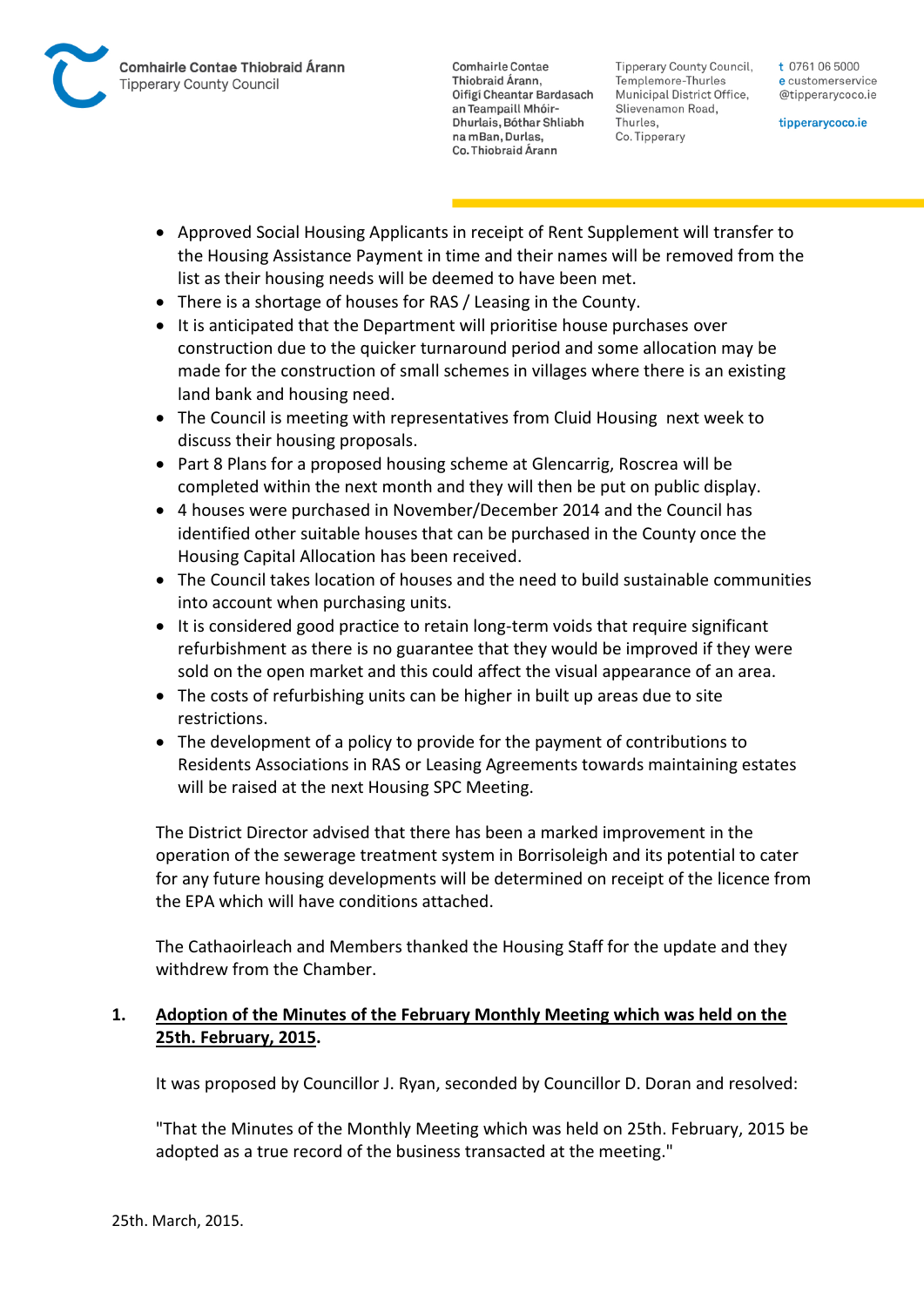

**Tipperary County Council,** Templemore-Thurles Municipal District Office, Slievenamon Road, Thurles, Co. Tipperary

t 0761 06 5000 e customerservice @tipperarycoco.ie

tipperarycoco.ie

#### **Matters arising from the Minutes:**

An update on items raised at the January Meeting was circulated at the Meeting. The following issues were raised :-

| Item                                       | Response                                |  |
|--------------------------------------------|-----------------------------------------|--|
| Delay in cleaning up Council lands at Mill | There is limited resources to undertake |  |
| Road.                                      | tasks above the normal works            |  |
|                                            | programme and the cleanup will be       |  |
|                                            | undertaken when staff become available. |  |
| The commitment given at last month's       | There will be 3 patching units covering |  |
| meeting to repair the potholes             | the District from next week.            |  |
| throughout the District within 6 weeks     |                                         |  |
| will not be met.                           |                                         |  |

#### **Inaugural Meeting of the Joint Policing Committee.**

Councillor D. Doran expressed disappointment with the poor attendance of Members of the County Council and Oireachtas at the inaugural meeting of the Joint Policing Committee in Littleton Community Centre last Friday and he pointed out that a Chairperson could not be elected as a quorum was not present.

## **2. Report on the Meeting with a Deputation of Former Members of Templemore Town Council.**

The Members noted the Report on the meeting with a Deputation of former members of Templemore Town Council which was held on the 25th. February, 2015, copy of which was circulated with the Agenda.

John Jones, Executive Engineer confirmed, in response to a query from the Cathaoirleach, that works on the boundary wall of Templemore Town Park on the Dunkerrin Road will commence in two week's time.

The District Director indicated, in reply to a query from Councillor J. Bourke, that some works will be undertaken to the exterior of the Town Hall in the short-term and that any other proposals will be put on hold until discussions with a prospective tenant are concluded.

It was noted that the OPW will launch the Templemore Flood Relief Scheme in Templemore Library on Friday 27th. March, 2015.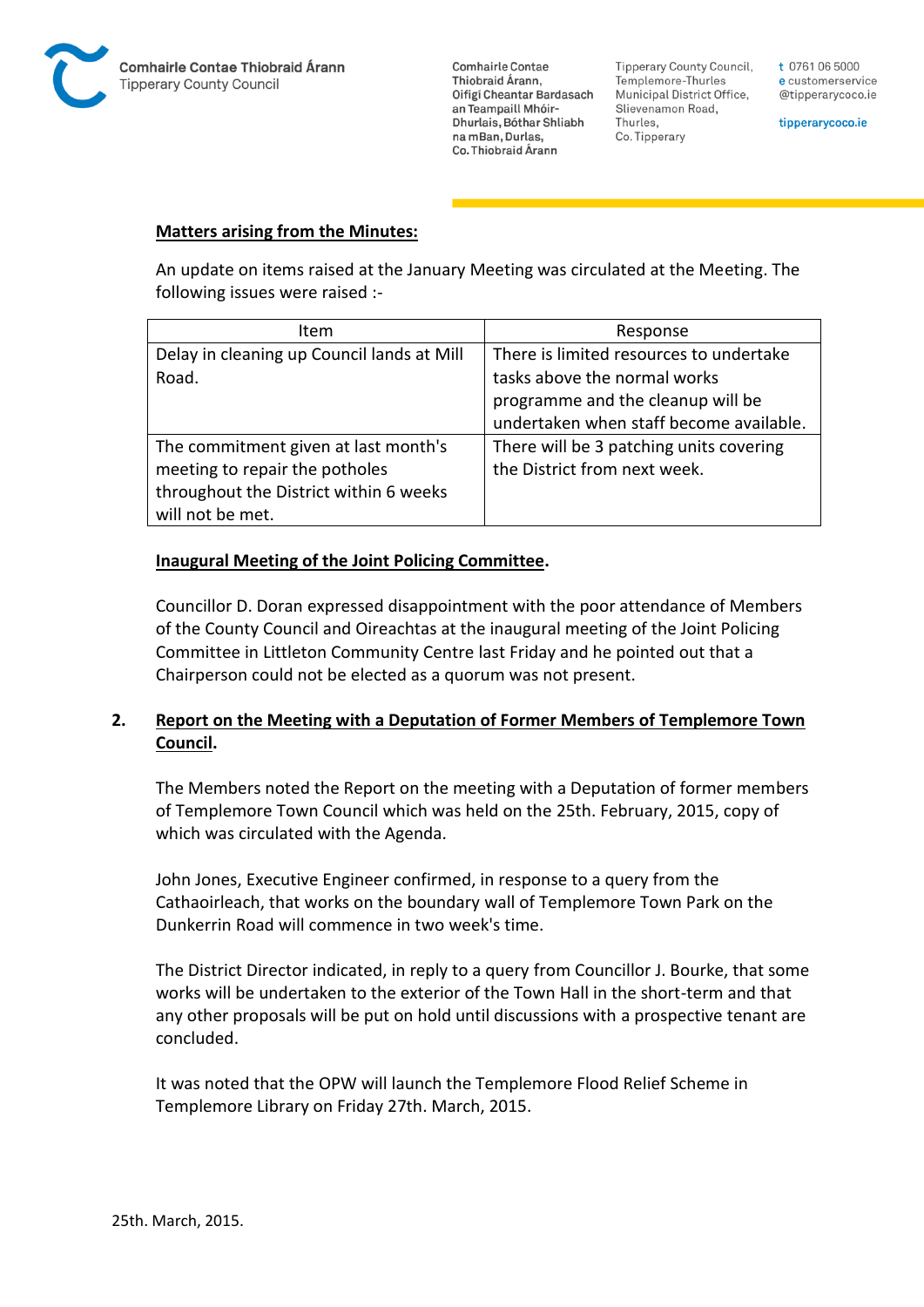

Tipperary County Council. Templemore-Thurles Municipal District Office, Slievenamon Road, Thurles, Co. Tipperary

t 0761 06 5000 e customerservice @tipperarycoco.ie

tipperarycoco.ie

### **3. Report on the Workshop to discuss the Taking in Charge of Estates.**

The Report on the Workshop to discuss the taking in charge of housing estates which was held on the 25th. February, 2015, copy of which was circulated with the Agenda, was noted by the Members.

The District Director undertook, at the request of Councillor S. Hanafin, to follow up the taking in charge of the Cluain Glas Estate, Thurles with the Planning Section.

#### **4. Housing Service.**

This item was dealt with earlier in the Meeting.

## **5. Adoption of Schedule of Municipal Works for the Templemore-Thurles Municipal District.**

The District Engineer outlined the Draft Schedule of Municipal Works for the Templemore-Thurles Municipal District covering road maintenance, housing maintenance, street cleaning, maintenance of amenities, drainage works and burial ground maintenances, copy of which was circulated at the Meeting.

The Members were advised that:-

- Contact will be made with the NRA regarding the poor condition of the surface on Slievenamon Road, Thurles.
- A large portion of the Restoration Maintenance and Restoration Improvement budgets will be expended on improving the new areas brought into the District.
- The Tertiary Road Allocation will be divided evenly among the Councillors.
- The contribution payable by residents under the Community Involvement Scheme has been reduced from 25% to 15% of the cost.
- The longer roads which remain to be improved under the Community Involvement Scheme are cost prohibitive for residents and Members could reduce their contribution by using a portion of their Tertiary Road Allocation to improve a section of road and completing the remainder being funded under the Community Involvement Scheme.
- The Local Improvement Scheme for improvement works on private roads was discontinued some years ago. It is not feasible to take funding from the Restoration Maintenance and Improvement budgets given that there is insufficient resources to improve all the public roads in the District.
- The Development Levies Allocation for 2015 is divided between the 5 Districts.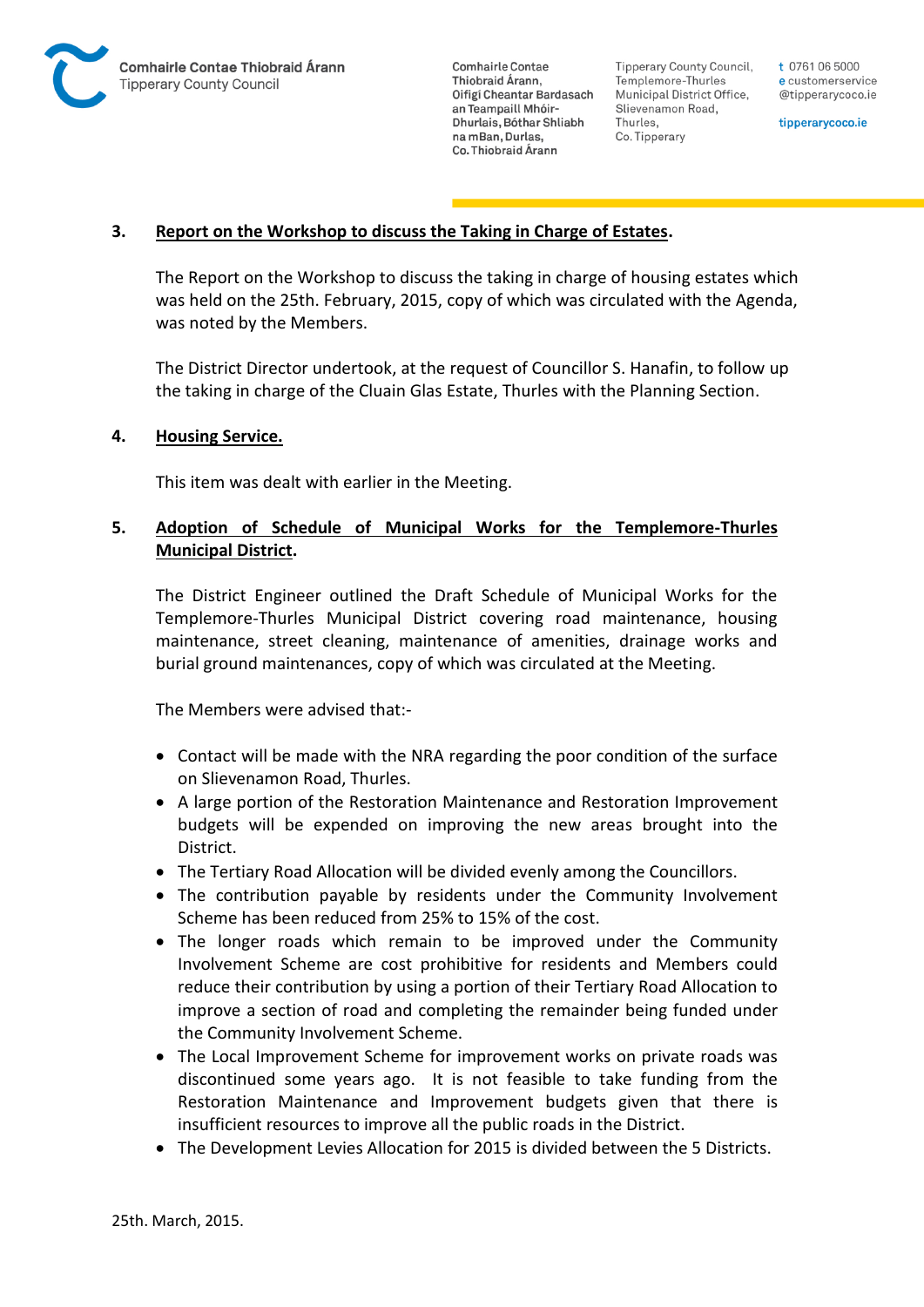

Tipperary County Council. Templemore-Thurles Municipal District Office, Slievenamon Road, Thurles, Co. Tipperary

t 0761 06 5000 e customerservice @tipperarycoco.ie

tipperarycoco.ie

- Roads have deteriorated throughout the County due to the reduction in grants over recent years.
- Preliminary designs are currently being prepared for the Roscrea Enhancement Scheme and plans will be brought to the Members in due course.
- There is a budget of €30,000 for civil works required to repair faulty lights in the District.
- AUS has been instructed to repair the public lighting at The Orchard, Friar Street, Thurles.
- The budget for Street Cleaning and Open Spaces is in line with the 2014 amalgamated allocations.
- The Council cannot undertake maintenance works on rivers that are outside Arterial Drainage Areas.
- Every effort is being made to secure on alternative site for the Bottle Bank in Littleton and the installation of CCTV at problematic sites is currently being explored.

Councillor J. Hogan criticised the proposal to spend the €200,000 Development Levies allocation on improving the Killinan Road, Thurles. He expressed the view that these improvements should be funded by the Department and he called for the allocation to be expended on enhancement works in villages throughout the District.

Other Members supported his comments.

The District Director advised that it is more prudent to fund the works at Killinan from the Levies allocation as there is very little set aside for regional roads from the Restoration Maintenance & Improvement Grants. He suggested that €70,000 could be ring-fenced each year from the General Municipal Allocation to undertake village enhancement works.

The Members unanimously agreed to this proposal.

It was proposed by Councillor J. Ryan, seconded by Councillor J. Hogan and resolved:-

"That in accordance with Section 103A of the Local Government Act, 2001 as inserted by Section 58 of the Local Government Reform Act 2014 the Schedule of Municipal District Works for Templemore-Thurles Municipal District be and is hereby adopted without amendment."

#### **6. Payment of Grants.**

The Meetings Administrator confirmed that the closing date for receipt of applications under the Grant Scheme was Friday, 13th. March, 2015 but that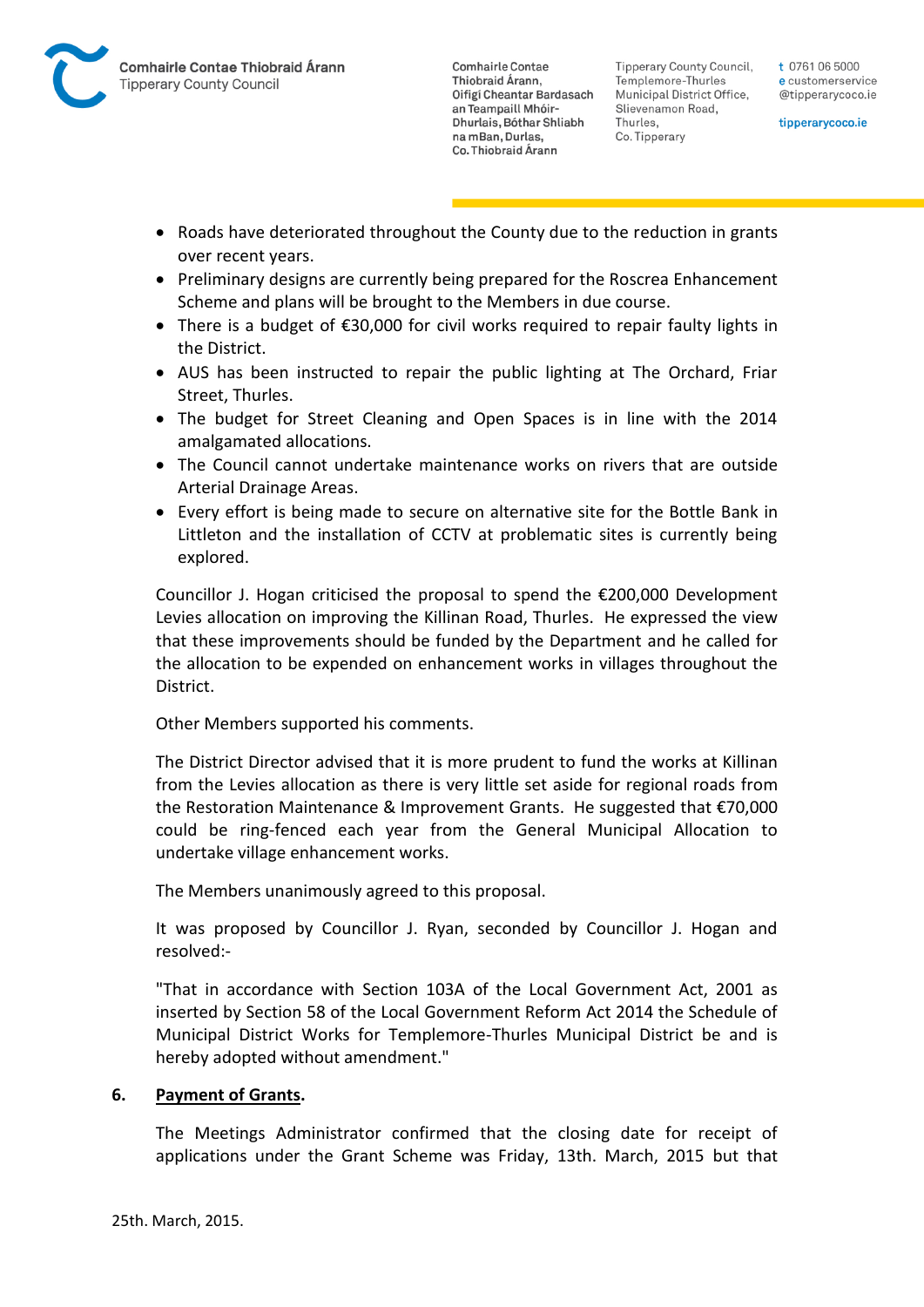**Tipperary County Council,** Templemore-Thurles Municipal District Office, Slievenamon Road, Thurles, Co. Tipperary

t 0761 06 5000 e customerservice @tipperarycoco.ie

tipperarycoco.ie

applications will be accepted for a further week or so. He added that recommendations on the payment of Grants will be brought before the next Meeting.

The District Director indicated that a plan for Village Enhancement Works for 2015 which will be funded from the General Municipal Allocation will be drawn up for consideration by the Members as soon as possible.

#### **7. 2015 Work Programmes.**

The various issues were raised during the discussion on the Schedule of Municipal Works.

#### **8. Update on Projects.**

| Thurles Town Park.                                                                         | Works are progressing well and the Park<br>should be opened in July 2015.<br>Some of the equipment in the playground<br>is suitable for use by children with special<br>needs.                                                                                                         |
|--------------------------------------------------------------------------------------------|----------------------------------------------------------------------------------------------------------------------------------------------------------------------------------------------------------------------------------------------------------------------------------------|
| Liberty Square Thurles<br>Refurbishment.                                                   | <b>The</b><br>Plans<br>Part<br>8<br>are<br>substantially<br>complete and the Traffic Review and<br>Safety Audit is currently being carried out.                                                                                                                                        |
| Extension<br>to<br>and<br>Refurbishment of<br>the<br>Offices at Castle Avenue,<br>Thurles. | The prequalification process has been<br>completed and the Tender Documents will<br>be issued to the successful tenderers at an<br>early date.                                                                                                                                         |
| Repair of Thurles Leisure<br>Centre.                                                       | The tiling of the pool has been completed<br>and the pool is scheduled to re-open on<br>Monday 13th. April, 2015.                                                                                                                                                                      |
| Templemore Town Park<br>Extension.                                                         | A master plan for the adjoining land will<br>be drawn up in the coming months.<br>The return of the algae on the lake is<br>the<br>disappointing given<br>substantial<br>improvement works undertaken by the<br>Templemore Eco Lake Committee and the<br>situation is being monitored. |
| Enhancement<br>Roscrea<br>Scheme.                                                          | Preliminary designs will be brought before<br>the Members at an early date.                                                                                                                                                                                                            |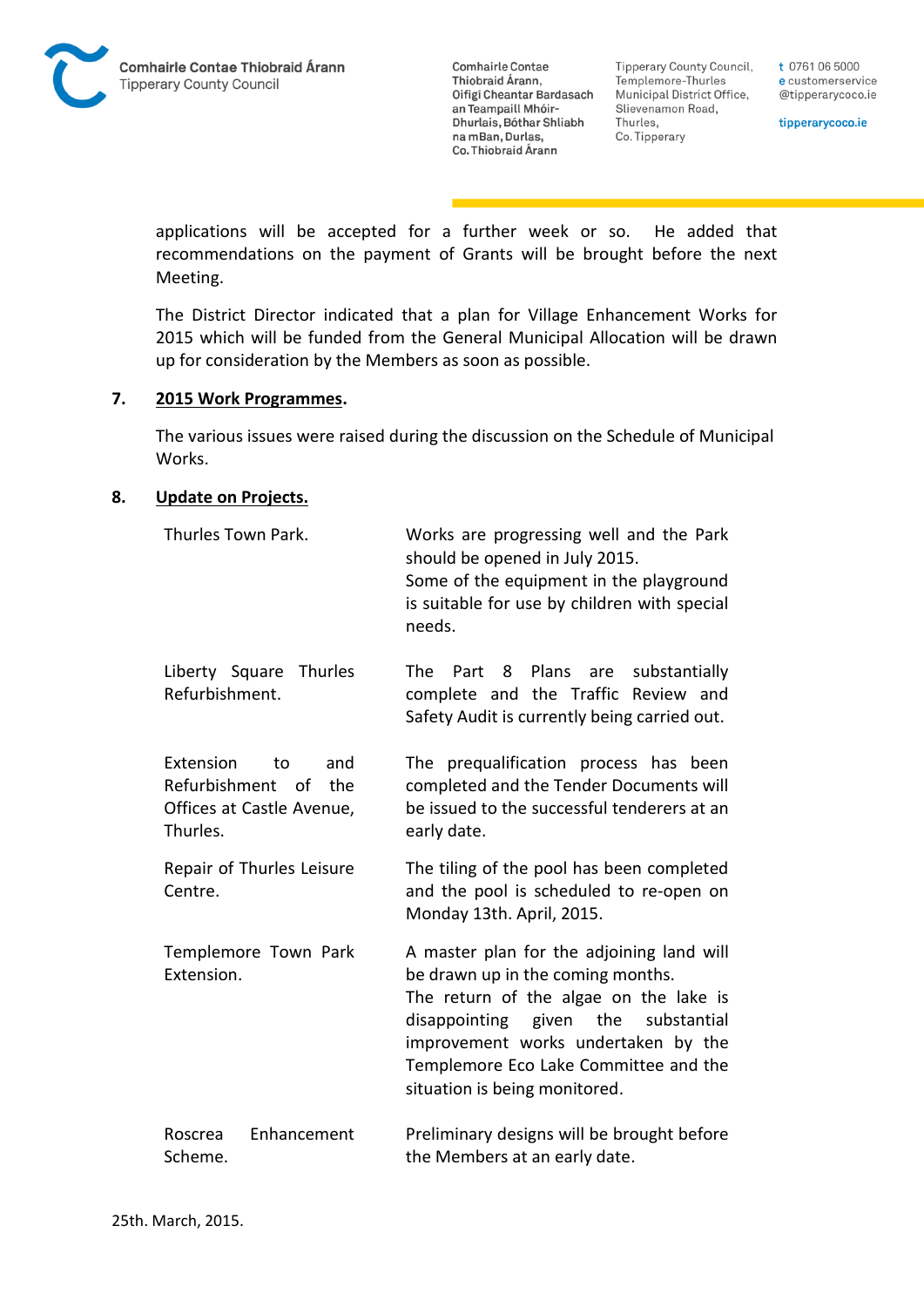

Tipperary County Council. Templemore-Thurles Municipal District Office, Slievenamon Road, Thurles, Co. Tipperary

t 0761 06 5000 e customerservice @tipperarycoco.ie

tipperarycoco.ie

#### **9. Notices of Motion.**

#### **(a) Notice of Motion in the name of Councillor Willie Kennedy.**

Councillor Willie Kennedy formally moved the following Notice of Motion in his name:

"I am calling on the Council to carry out immediate repairs to the Gurtagarry-Borrisoleigh road. It is in a very bad state of repair at present particularly in the Curraheen area."

The District Engineer confirmed that the Gurtagarry-Borrisoleigh Road is included in the 2015 Roadworks Programme.

#### **(b) Notice of Motion in the name of Councillor Joe Bourke.**

Councillor Joe Bourke formally moved the following Notice of Motion in his name:

"I am calling on Templemore Thurles Municipal District to consider Free Parking on Saturdays in Templemore Town."

Councillor Bourke pointed out that Templemore town has not attracted large retail units such as Dunnes Stores which normally provide free parking and that pay parking needs to be discontinued on a Saturday to encourage people into the town. There was broad support for the Motion.

The Meetings Administrator confirmed that pay parking generates €10,000.00 approximately on Saturdays in Templemore and that a corresponding reduction in expenditure would have to be identified in the Budget.

The District Director advised that a review of pay parking in all towns in the County is commencing shortly as part of the Town Centre Strategy and it was agreed that the Motion be deferred pending the outcome of the review.

#### **(c) Notice of Motion in the name of Councillor Michael Smith.**

Councillor Michael Smith formally moved the following Notice of Motion in his name:

"Calling on this Municipal District to ask the County Manager to review the opening hours on Saturdays for the Libraries in Roscrea and Templemore respectively."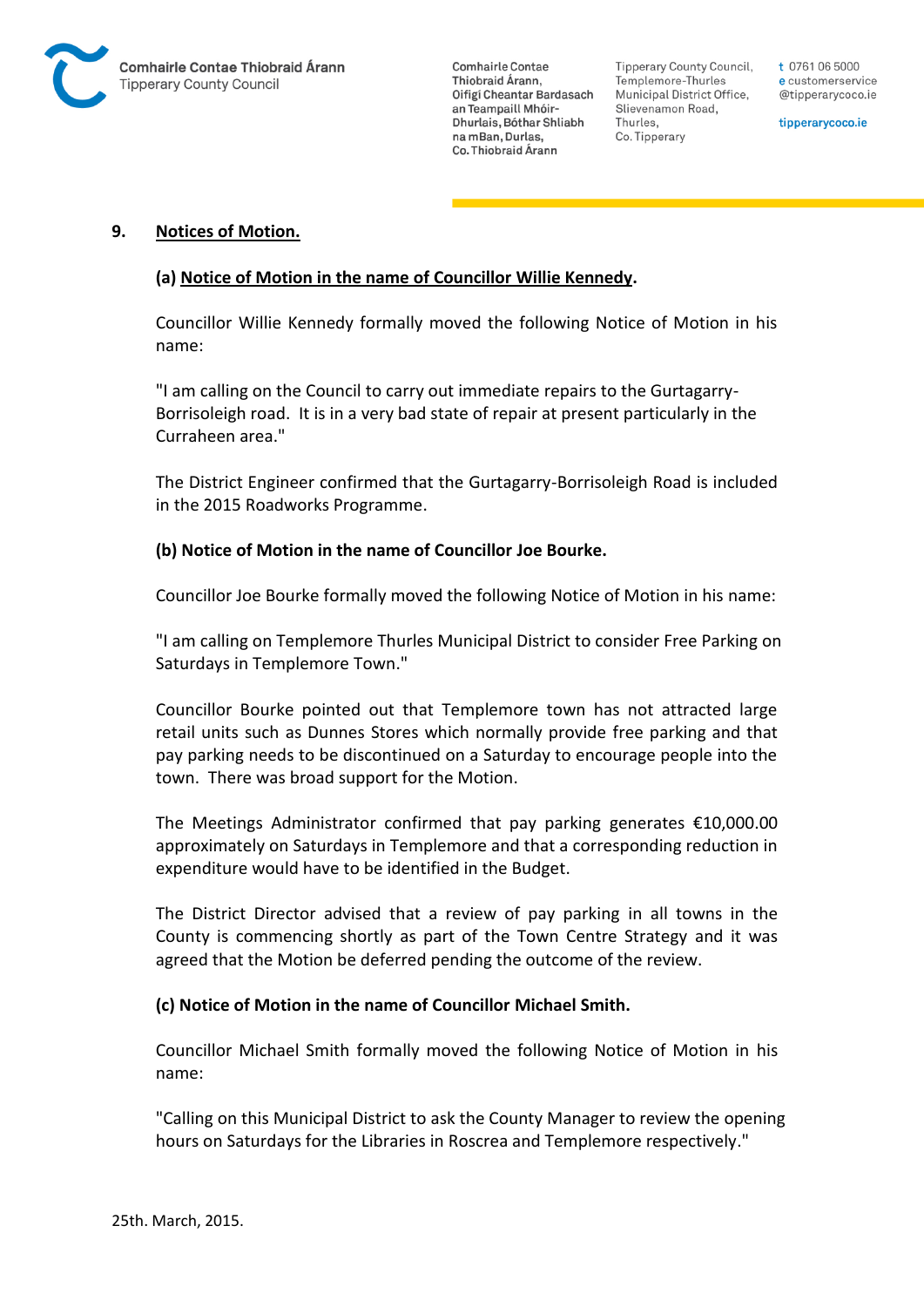

Tipperary County Council. Templemore-Thurles Municipal District Office, Slievenamon Road, Thurles, Co. Tipperary

t 0761 06 5000 e customerservice @tipperarycoco.ie

tipperarycoco.ie

The Cathoirleach pointed out that the libraries in Roscrea and Templemore are closed on Saturdays while branches are open in the other towns in the County.

The Meetings Administrator read out a response which confirmed that the opening hours in all branches in the County are currently under review and that Members will be notified of any proposed changes in due course. He undertook to circulate a copy of the response to the Cathaoirleach.

## **(d) Notice of Motion in the name of Councillor Michael Smith.**

Councillor Michael Smith formally moved the following Notice of Motion in his name:

"To ask the Municipal Authority to immediately replace 6 street litter bins which were removed last year in the Roscrea area, in an effort to help the ongoing works by the Local Tidy Towns."

John Jones, Executive Engineer confirmed that the bins were removed earlier in the year as they were being continuously filled with domestic refuse.

Michael Tierney, Executive Engineer advised that a review of the situation will be undertaken shortly in consultation with the Tidy Towns Committee.

#### **(e) Notice of Motion in the name of Councillor Willie Kennedy.**

Councillor Willie Kennedy formally moved the following Notice of Motion in his name:

"I am calling on this Council to include the road from Greenane to Borrisoleigh in this year's Roads Programme. Parts of this road are in a very bad state of repair at present."

The District Engineer confirmed that the road from Greenane to Borrisoleigh is included in the 2015 Roadworks Programme.

#### **(f) Notice of Motion in the name of Councillor Seamus Hanafin.**

Councillor Seamus Hanafin formally moved the following Notice of Motion in his name:

"In the light of the significant problems being experienced by householders in Thurles due to the excessive level of lime in the public water supply, I call on Tipperary County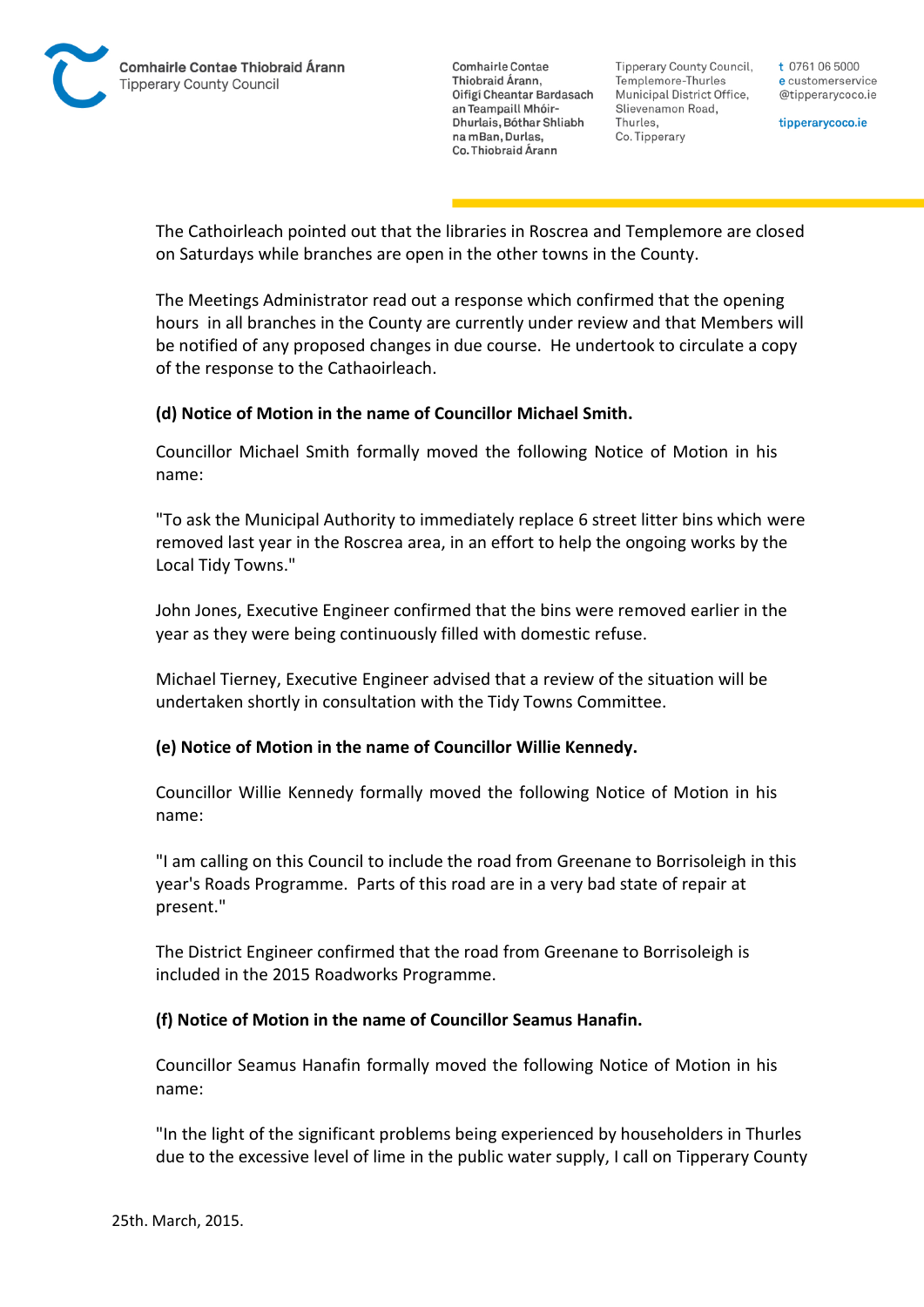

Tipperary County Council. Templemore-Thurles Municipal District Office, Slievenamon Road, Thurles, Co. Tipperary

t 0761 06 5000 e customerservice @tipperarycoco.ie

tipperarycoco.ie

Council to immediately engage with Irish Water with a view to bringing the Thurles Regional Water Supply into operation at the earliest possible date."

Councillor Hanafin pointed out that the Motion is self explanatory. He stated that householders in some parts of the town are experiencing serious difficulties with the level of lime in the water which is damaging washing machines, showers, etc.

The District Director advised that Irish Water is currently reviewing all Capital Schemes that are in progress and he undertook to contact them to expedite completion of the Thurles Regional Water Supply Scheme.

He indicated, in reply to a query from Councillor J. Ryan, that significant lengths of lead water mains have been replaced in Thurles town in recent years and that the replacement of lead connections which are considered low risk is included in the Strategic Plan.

#### **10. Correspondence.**

a) Request for Deputation with the Minister for Transport, Tourism & Sport to discuss progression of Thurles Bypass.

A letter received from the Minister for Transport, Tourism & Sport, in response to the Members' request for a deputation to be received by him to discuss the progression of the Thurles Bypass, was circulated at the Meeting.

The Minister's Private Secretary indicated that due to the Minister's extremely busy diary with Government and Departmental business, he is unable to facilitate a meeting at this time.

Councillor J. Ryan expressed dissatisfaction with the reply and he requested that a further letter be sent asking if the issue has been discussed with the Minister for State, Tom Hayes.

The other Members supported his request.

## b) Invitation to Officials from the IDA Regional Office to a meeting of the Municipal District.

The response received from IDA Ireland to the invitation for their officials to attend a meeting of the Municipal District to discuss job creation policies for the towns of Thurles, Roscrea, Templemore and the Lisheen Mines site, copy of which was circulated at the Meeting, was noted.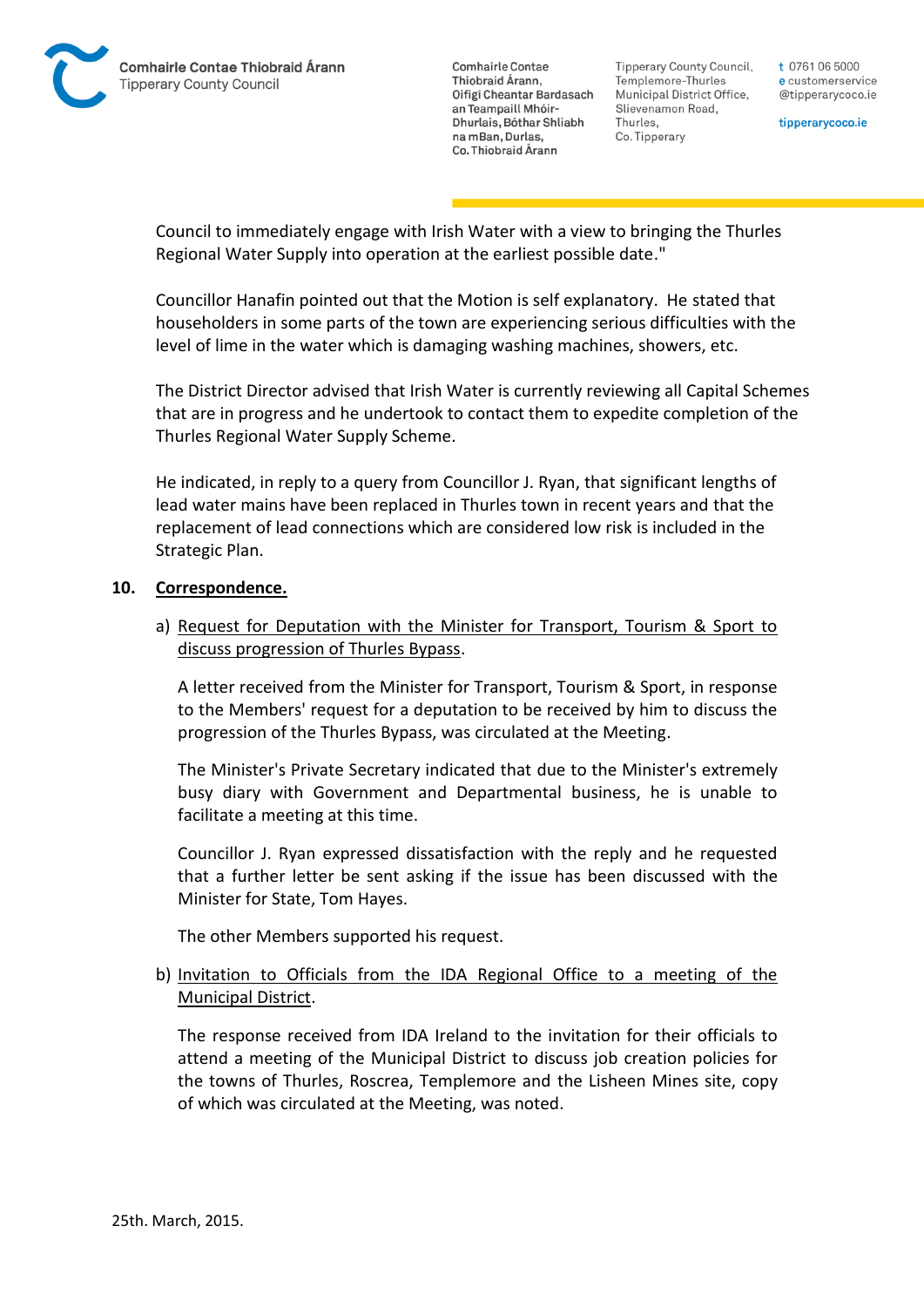**Tipperary County Council,** Templemore-Thurles Municipal District Office, Slievenamon Road, Thurles, Co. Tipperary

t 0761 06 5000 e customerservice @tipperarycoco.ie

tipperarycoco.ie

The Regional Manager advised that he will shortly receive another communication from Tipperary County Council and will revert on receipt of same.

#### c) Extension of the Natural Gas Network to Thurles.

Members noted the response received from Gaslink to the Council's request to extend the natural gas network to Thurles, copy of which was circulated at the Meeting.

#### d) Lisheen Wind Farm Trust - payment of Grants to Community Groups.

The Meetings Administrator advised that Lisheen Wind Farm Trust provides funding for payment of grants to voluntary groups in the area towards capital expenditure incurred by them. He indicated that John Jones, Executive Engineer, has confirmed the projects have been completed.

| Moyne Community Hall             |                          | €10,000.00 |
|----------------------------------|--------------------------|------------|
| Moyne / Templetuohy GAA Club (1) | $\overline{\phantom{0}}$ | € 6,180.00 |
| Moyne / Templetuohy GAA Club (2) | $\blacksquare$           | €10,000.00 |
| Moyne Church (1)                 |                          | €10,000.00 |
| Moyne Church (2)                 |                          | € 6,180.00 |

It was proposed by Councillor J. Hogan, seconded by Councillor D. Doran and resolved:

"That the following Grants be paid as recommended: Moyne Community Hall **F10,000.00** 

|                | UU.UUU.UU   |
|----------------|-------------|
| $\sim$         | € 6,180.00  |
| $\sim$         | €10,000.00  |
| $\blacksquare$ | €10,000.00  |
| $\sim$         | € 6,180.00" |
|                |             |

#### **11. Votes of Congratulations / Sympathy.**

None.

#### **12. Any Other Business.**

| Item                                      | Response                      |
|-------------------------------------------|-------------------------------|
| Provision of a reflective sign on the bad | The request will be examined. |
| bend at Garrenroe, Thurles.               |                               |